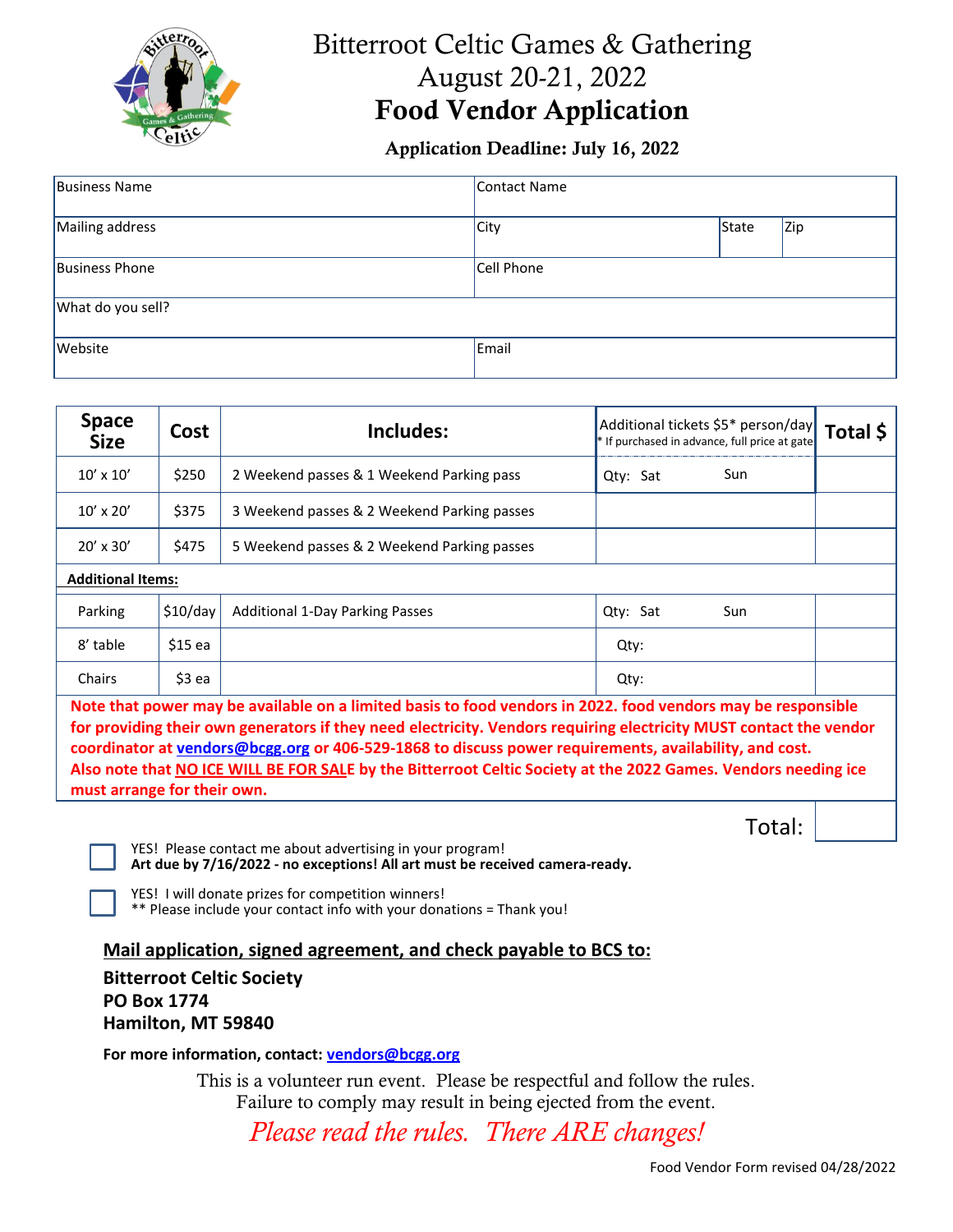## **August 20-21, 2022**

#### Saturday 9:00 a.m. to 10:00 p.m.

## Sunday 9:00 a.m. to 4:00 p.m. (NO EARLY TEARDOWN)

#### Daly Mansion, 251 Eastside Hwy, Hamilton, MT 59840

**Vendors that need electricity MUST contact us in advance to discuss requirements, availability, and cost of power. Contact the vendor coordinator a[t vendors@bcgg.org](mailto:vendors@bcgg.org) or 406-529-1868.**

**Also note that NO ICE WILL BE FOR SALE by the Bitterroot Celtic Society at the 2022 Games. Vendors needing ice must arrange for their own.**

Set up is Thursday thru Friday ONLY, per the Mansion. They are still trying to operate tours Mon-Wed of that week. ALL vendor vehicles must have a vendor parking pass in order to park at the Mansion. Those without a parking pass will be sent to park at the Hamilton High School and take the free shuttle. This also applies to dropping off/picking up workers.

#### **ALSO!! No dry camping prior to Friday.**

All vendors will be escorted by a Mansion volunteer to their spaces. Vehicles must be unloaded and removed as quickly as possible. Do not block the driveways as it is a fire hazard and will result in a fine.

- 1. No stakes in ground to secure vendor tents unless preapproved by Mansion staff.
- 2. No alcohol may be consumed within booth space.

#### **3. No vendor may connect to, override, or alter electrical panels.**

- 4. No person or vendor will be permitted to distribute printed or advertising matter, solicit funds, or display merchandise on Mansion grounds, other than that which is contracted.
- 5. Use of gongs, bells, strobe lights or other noisy distracting paraphernalia is prohibited.
- 6. All booths must be open and have personnel in attendance during posted event times.
- 7. The Bitterroot Celtic Society will assign vendor spaces and reserves the right to reassign when necessary.
- 8. Mansion rules state that pets are not allowed on the grounds. If you must bring your pet, they are required to remain within your booth space and under your control at all times.
- 9. All vendors are required to possess a current general liability certificate of insurance in the amount of \$1,000,000 naming Bitterroot Celtic Society as an additional insured. A copy must be provided to the Bitterroot Celtic Society.
- 10. Refund Policy: 90 days prior to  $8/20/2022 = 100\%$  refund of vendor fees

60 days prior to  $8/20/2022 = 50%$  refund of vendor fees

30 days prior to  $8/20/2022 = 10%$  refund of vendor fees

Less than 30 days prior to  $8/20/2022 =$  No refund

Refunds must be requested via email or mail.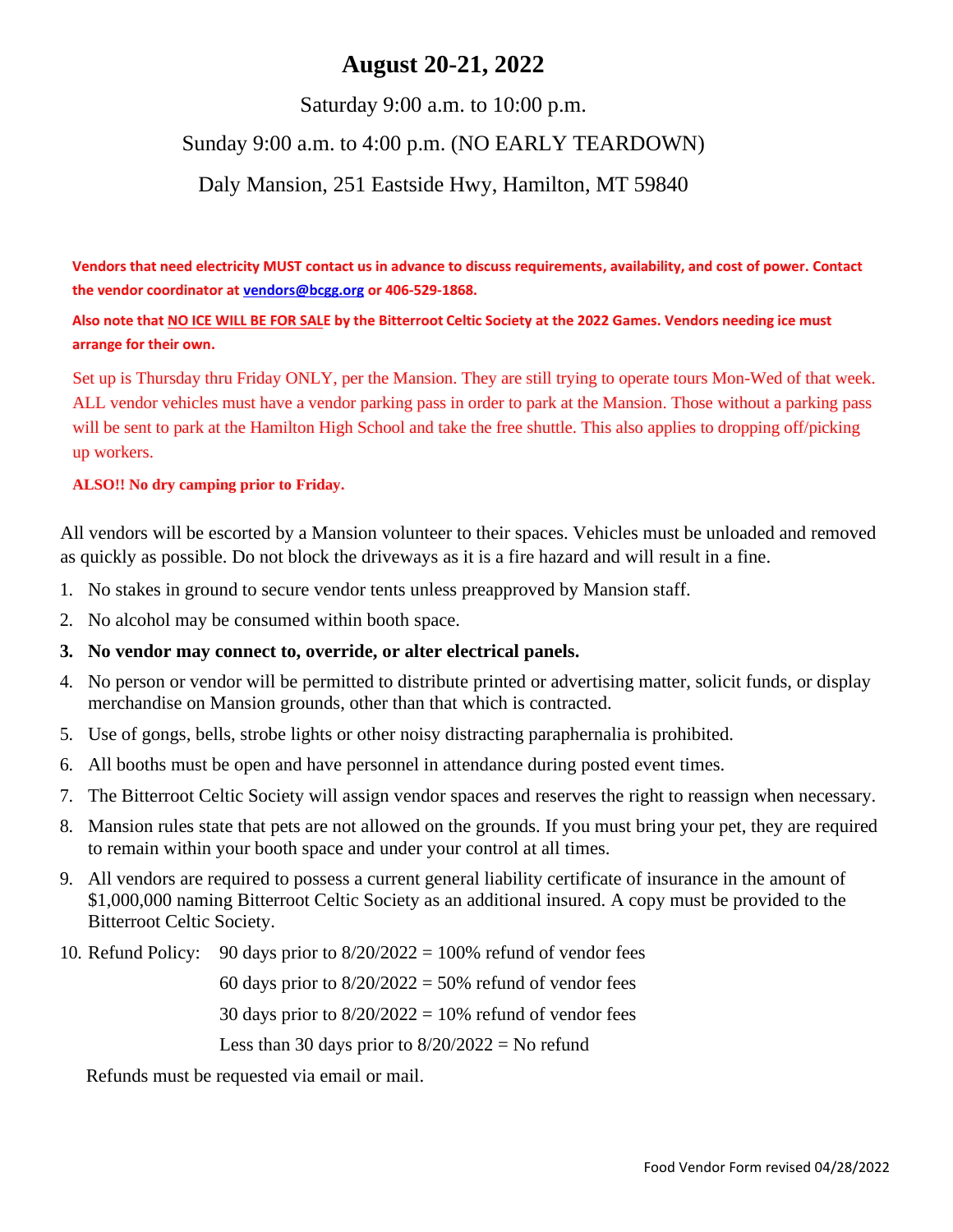The above regulations are subject to change. Please contact vendor coordinator for further information.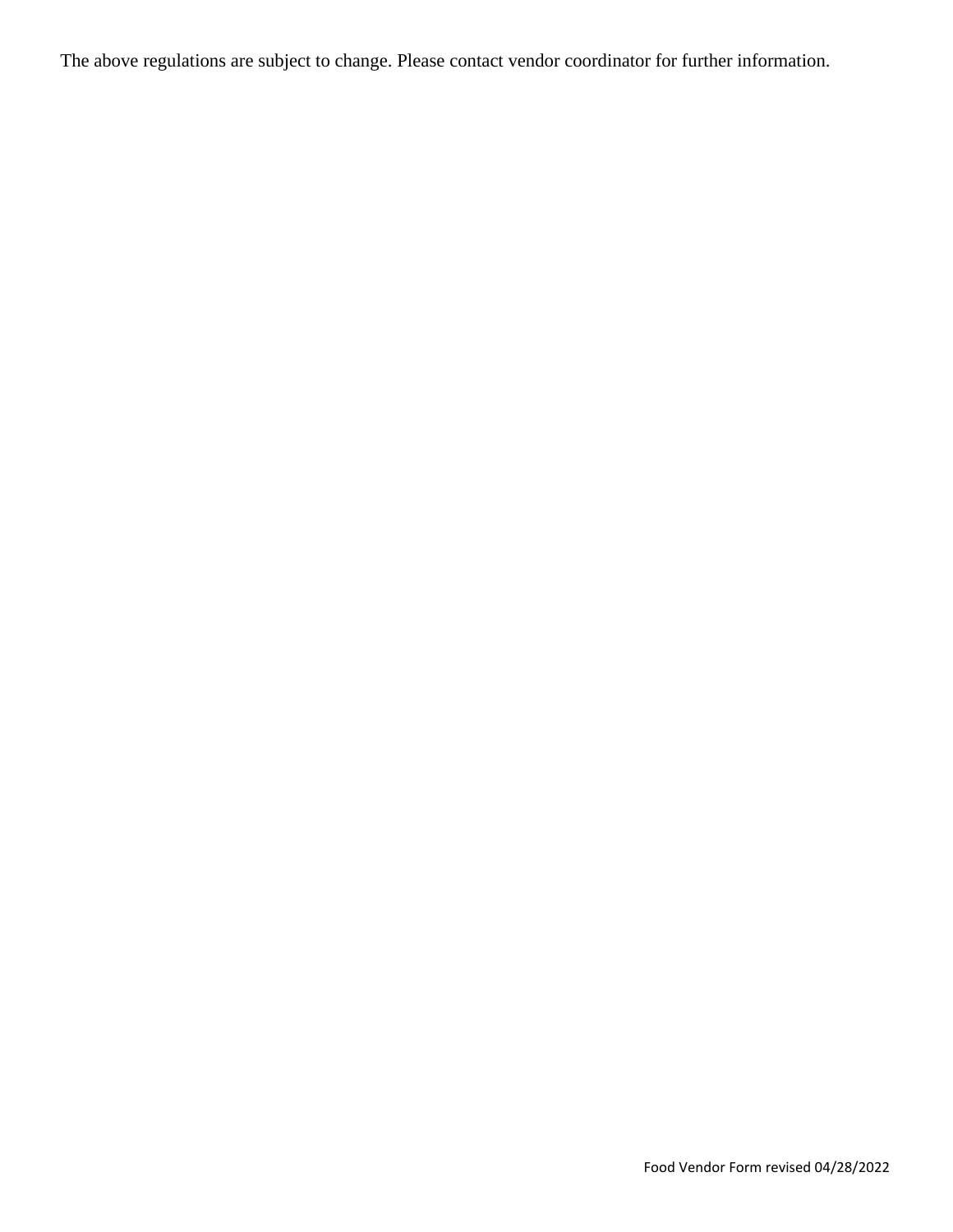#### **Vendor agreement and Liability form**

This agreement is made and entered into by and between Bitterroot Celtic Society ("BCS") and the vendor identified below ("Vendor"). Vendor wishes to participate in the 2022 Bitterroot Celtic Games and Gatherings ("BCGG"), a BCS event scheduled for **August 20-20, 2022**, at the Daly Mansion in Hamilton, MT.

The parties agree:

1. Subject to Vendor's compliance with this Agreement, BCS will allow Vendor to sell, distribute and display the products and wares described in the Vendor application during the BCGG.

2. Vendor agrees that items that may not be sold include drugs or drug paraphernalia, tobacco-related products, items with adult only content or anything deemed inappropriate by BCS.

3. Vendor understands and agrees that the Vendor spaces are assigned at the sole discretion of BCS on a vendor loyalty, first come, first-served basis based on receipt of Vendor Application, space preferences, and payment by Vendor. Vendor understands that space assignments are not guaranteed. Vendors will be notified of their space assignment by **August 7 of 2022**.

4. Should vendor spaces be completely reserved prior to Vendor's reservation request, all fees paid will be refunded to the Vendor. No fees will be refunded to any vendor within two weeks prior to, during, or after the BCGG.

5. Vendor agrees to the set-up and tear-down schedules as outlined in the Vendor information provided above. Vendor must be set up and open when the BCGG begins each day and remain open during the BCGG hours and that any items, structures or vehicles not directly in use as a part of Vendor's space must be removed from the grounds and into designated parking not later than 8:30 a.m. on both days. Failure to do so may result in your vehicle being towed.

6. Vendor acknowledges that BCS provides volunteers to assist vendors with locating their booth, NOT FOR UNLOADING OF ITEMS. Vendor agrees that IN NO EVENT IS BCS OR ITS VOLUNTEERS LIABLE TO VENDOR OR ANY THIRD PARTY FOR ANY THEFT, DAMAGE, INJURY, LOSS OR DEATH OR ANY CAUSE OF ACTION WHETHER ARISING IN TORT, CONTRACT OR OTHERWISE.

7. Vendor acknowledges that each vendor space is approximately 10' long x 10' deep (10'x10'), the boundaries of which may not be exceeded in length or depth. Vendor's vehicle and/or trailer, including trailer hitches, must be fully within the boundaries of Vendor's space. (For example: If your vehicle is 10' with a 3' trailer hitch, you must reserve two 10' x 10' spaces.). Vendor may rent one or more space(s) and agrees that BCS shall not be required to make any alterations to the Vendor space. Vendor spaces outside these parameters must be negotiated with the Vendor Team Leader in conjunction with this Agreement in advance.

8. Should Vendor request to rent a table from BCS, Vendor agrees to use a table cover to protect the table. Vendor's décor must be in keeping with the Celtic theme of the BCGG and is encouraged, as is dressing in authentic Celtic garb during the BCGG. All costumes must be family-appropriate and as authentic and respectful to the Celtic culture as possible.

9. Vendor agrees to maintain clean and sanitary conditions at its vendor space at all times, and will remove all trash from and around the immediate vicinity of its vendor space at the close of each day. Trash should be deposited in designated trash and/or recycling receptacles on the BCGG grounds. Non-compliance with this may result in a fine by the City of Hamilton for littering.

10. BCS provides security officers who will patrol during BCGG hours and overnight. However, please note that the BCGG venue is a large and open space. BCS cannot take responsibility for loss of or damage to Vendor property. As well as staffing its space during the BCGG hours, we recommend that Vendor take reasonable steps to secure its goods overnight during the BCGG.